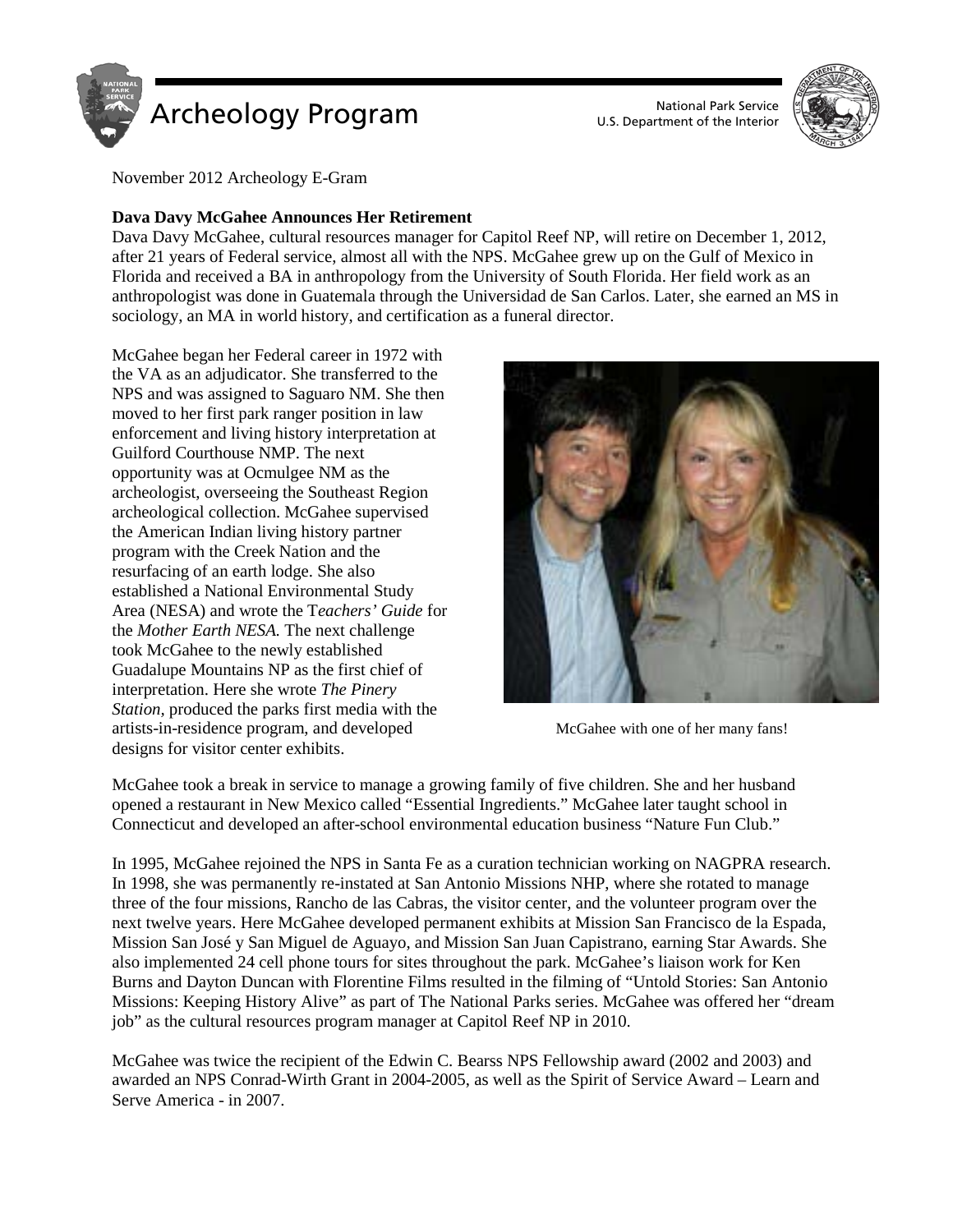McGahee's next life chapter includes hiking and kayaking adventures with her husband and friends, travel, scuba diving and snorkeling, and volunteering. McGahee can be reached on Facebook. She will check snail mail at 7970 West River Bend Rd., Crystal River, FL 34428. Her friends and colleagues wish her all the best for her retirement.

## **Physicist Given National Honor for Archeological Geology**



John Weymouth

John Weymouth, emeritus professor of physics at the University of Nebraska-Lincoln, has been selected for a national honor from the Geological Society of America. Weymouth has been named the 2012 recipient of the Rip Rapp Award for outstanding contributions to the field of archeological geology. He was among a small number of scientists with training in physics who worked to develop instruments and methods that would help archeologists locate subsurface features at sites. Researchers continue to learn from his unparalleled body of work, which spans four decades.

Much of Weymouth's work has been in assistance to the NPS. He has conducted geophysical investigations on more than a dozen park units, ranging from Fort Clatsop and Chaco Canyon to Abraham Lincoln's Home and Hopewell Culture NHP.

## *By Dawn Bringelson, Archeologist Midwestern Archeological Center*

**New Archeologist at NPS National Center for Preservation Technology and Training (NCPTT)**  Tad Britt is the new Chief of the NCPTT Archeology and Collections program. His past experiences include serving as a Senior Researcher at the U.S. Army Corps of Engineers, Construction Engineering

Research Laboratory, Champaign, Illinois. Britt has developed several technologies that have crossdisciplinary applications. He has co-invented a hand-held a mobile GIS / GIS enabled standoff mapping and image capture technology. Britt received the 2007 Federal Laboratories Consortium Award for Excellence in Technology Transfer. He holds a MA in anthropology, from the University of Mississippi.

## **NPS Archeology Program Sponsors Webinars on Current Topics in Archeology**

The NPS Archeology Program has posted webcasts from an on-going webinar lecture series devoted to dissemination of information about current research in archeology. Topics range from recent developments in our understanding of Native American colonization of the New World to archeological investigations of World War II Japanese internment camps.

To listen to the webcasts, go to [http://www.nps.gov/archeology/tools/webinars.htm.](http://www.nps.gov/archeology/tools/webinars.htm)

## **Festival at Kaloko-Honokohau National Historical Park Focuses On Hawaiian Culture**

On November 15 and 16, 2012, Kaloko-Honokohau NHP hosted a Hawaiian cultural festival for approximately 500 fourth grade students from local schools in the Kona area. This annual event, held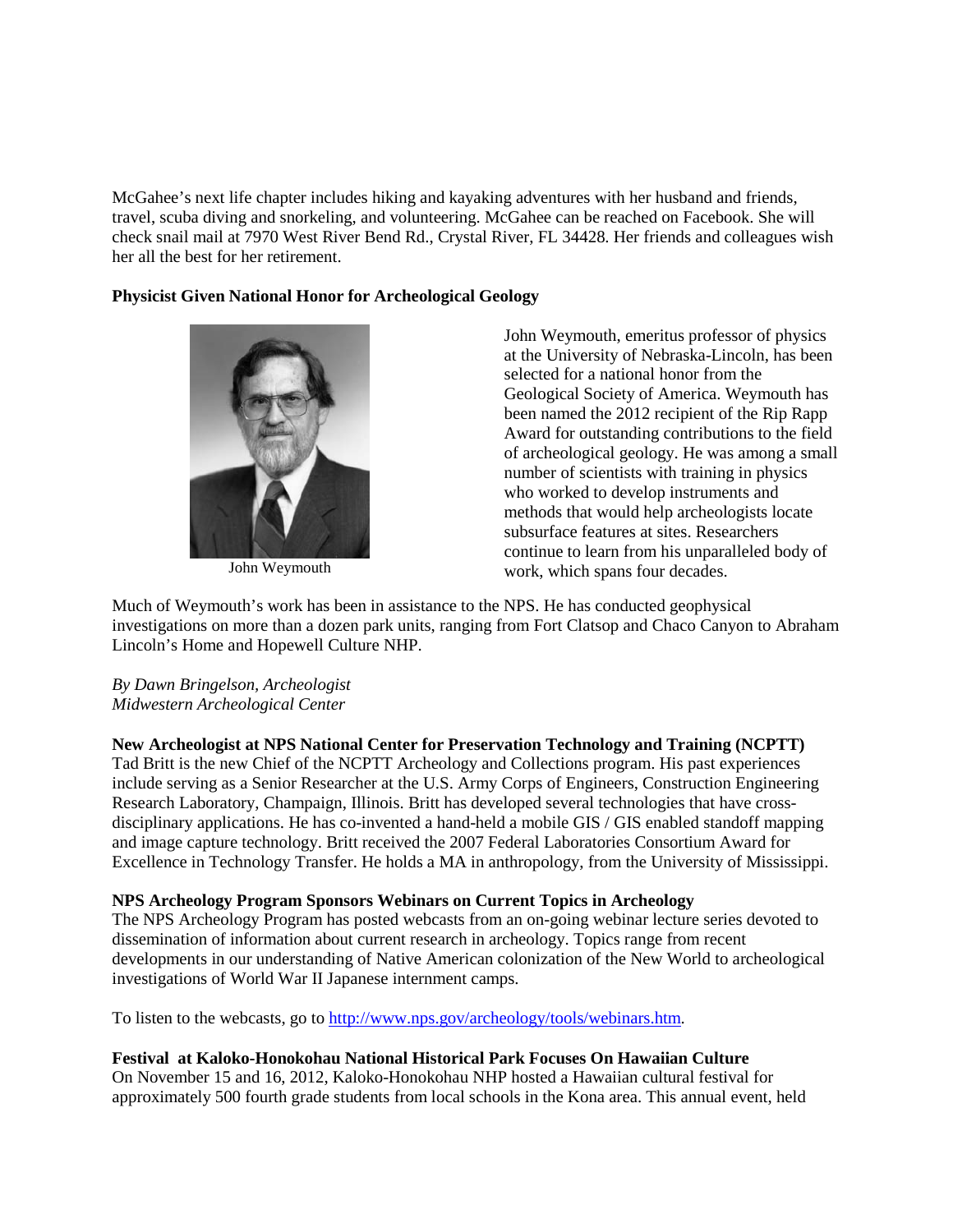every November, also commemorates the start of the Makahiki season, a time of peace and celebration in the Hawaiian culture. During this time of year, Lono, one of the four main Hawaiian gods, is acknowledged and recognized.



Kaloko-Honokohau NHP annual children's festival is celebrated with the opening of the Makahiki season. (NPS photo by Dave Boyle)

Both days began with an oli (chant) by a kumu (teacher) who explained the significance of the Makahiki season. Many schools brought gifts to offer, usually food (such as taro which is used to make poi) wrapped in ti leaves (a local native plant). The offerings are in appreciation for this season of peace and abundance.

Children's activities included learning about the parts of a Hawaiian sailing canoe, the behavior of sharks, planting by the Hawaiian moon calendar, and the endangered Hawaiian monk seal. Over 50 volunteers and staff participated in this event to help the students navigate all 14 learning stations.

*By Jon Jokiel, Supervisory Park Ranger Kaloko-Honokohau NHP*

## **Petroglyph Boulder to be returned to Capitol Reef National Park**

Dava Davy McGahee has completed negotiations with Chaffey College President Henry Shannon to bring back a 19,800 pound artifact and cultural resource to Capitol Reef NP. The artifact is a basalt boulder with deeply-pecked petroglyphs and historic inscriptions on several surfaces. The boulder was a significant monolith to the prehistoric people who lived in the area now part of Capitol Reef NP. The historic inscriptions may have been inscribed by Mormon pioneers and others who settled in the area.

The boulder was moved by a private individual in the 1950s from its original location in (then) Capitol Reef National Monument to a ranch in Teasdale, Utah. It was later moved again to its current location in a sculpture garden at the entrance to a museum on the Chaffey College campus. Before the boulder was moved from its original location, it was photographed by Noel Morss of the Peabody Museum in 1927,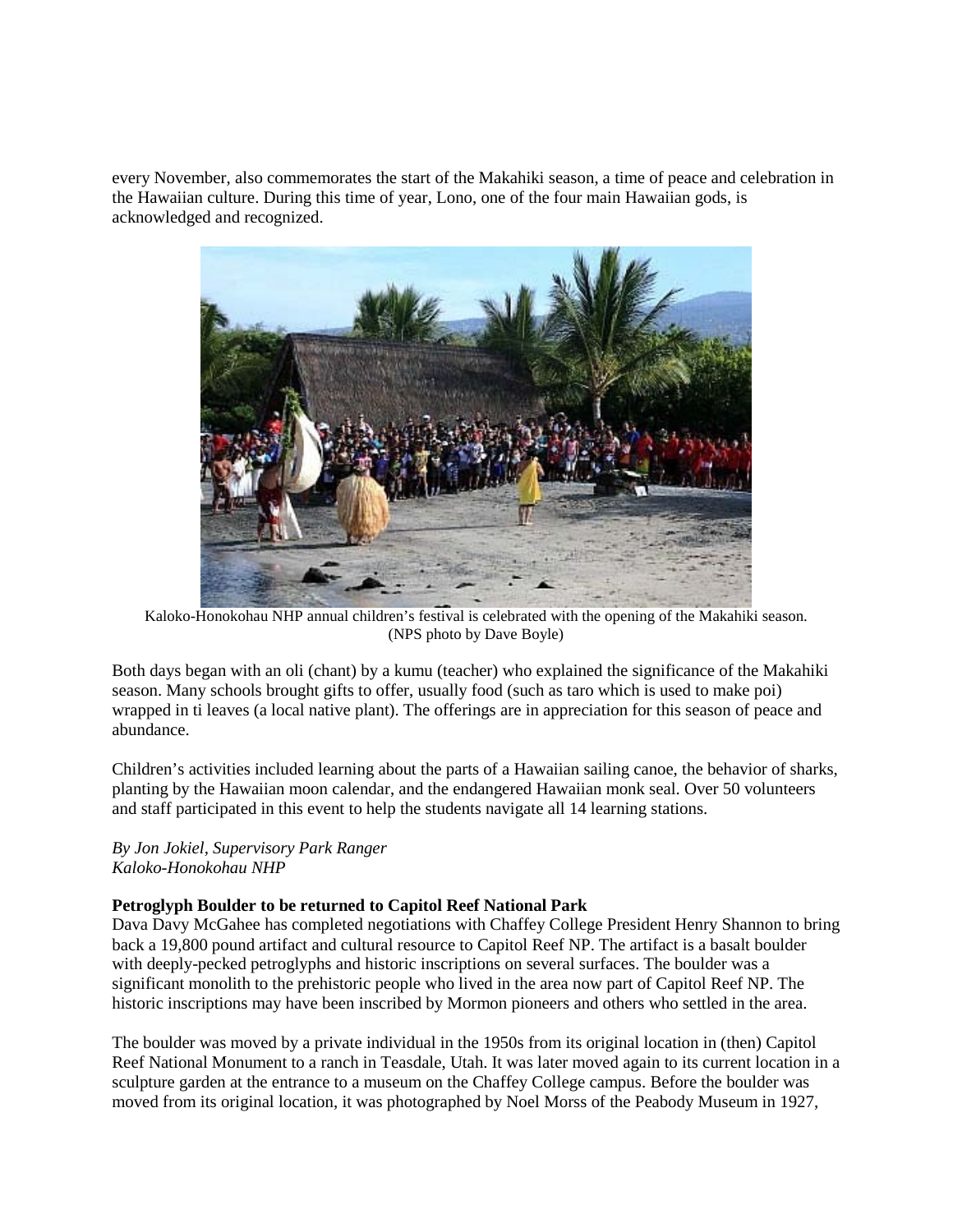and by Charles Strevell and Charles Pulver during their 1935 archeological expedition for the Utah State Museum Association. The photographic documentation was crucial for identification of the boulder as being removed from Capitol Reef lands.

This project will repatriate a significant cultural resource to the park that will be returned to the landscape it came from. It is also the capstone of a remarkable career of dedication and service, as McGahee retires in December.

For more information about Capitol Reef NP, go to<http://www.nps.gov/care/index.htm>

### **Students Participate in Workshop at Navajo National Monument**

Kayenta Unified School's Outdoor Challenge Club participated in outdoor education activities and an ancestral Puebloan survival workshop offered by Navajo NM interpretation and resources staff on November 3, 2012. The club consists of high school students, with a high enrollment of Native American youth from the surrounding Navajo Indian Reservation.

Students could not have asked for a better day, weatherwise, and for a better mix of rangers. The hands-on educational activities presented included ancestral Puebloan yucca fiber weaving, atlatl throwing by interpretation ranger Patrick Joshevama, flint knapping education by archeologist Brian Yaquinto, and hands-on fire starting the ancestral Puebloan way with interpretation ranger Max Benally. There was also a tour to the ancestral Puebloan site of Betatakin with archeologist Matthew Marques.

*By Curlinda Mitchell, Lead Interpretive Park Ranger, Navajo NM*



Student learning traditional method of starting fires at Navajo National Monument

### **2012 Cultural Resource Activities at Carlsbad Caverns National Park** *BAER/BAR Project*

In FY 2012 the park received BAER/BAR (Burned Area Emergency Response/Burned Area Rehabilitation) funding to assess and monitor potential wildfire damage to archeological sites within the footprints of the 2011 Loop Wildfire and the 2012 Horse Canyon Wildfire. The park hired Robert Carpenter, archeological technician, who, with YPP students, monitored sites in the two wildfire areas. Damage from the wildfire was assessed as moderate with most vegetation burnt; no suppression or vandalism impacts; fire effects of cracking/spalling on cultural and natural rocks, burned stump/root holes, and fire and minor smoke/soot damage to remaining vegetation.

## *YPP Year 2*

Carlsbad Caverns NP completed the second year of a YPP (formerly YIP) project in which college students Nicole Herzog and Michael Ordemann, led by NPS employee Samuel Denman, relocated and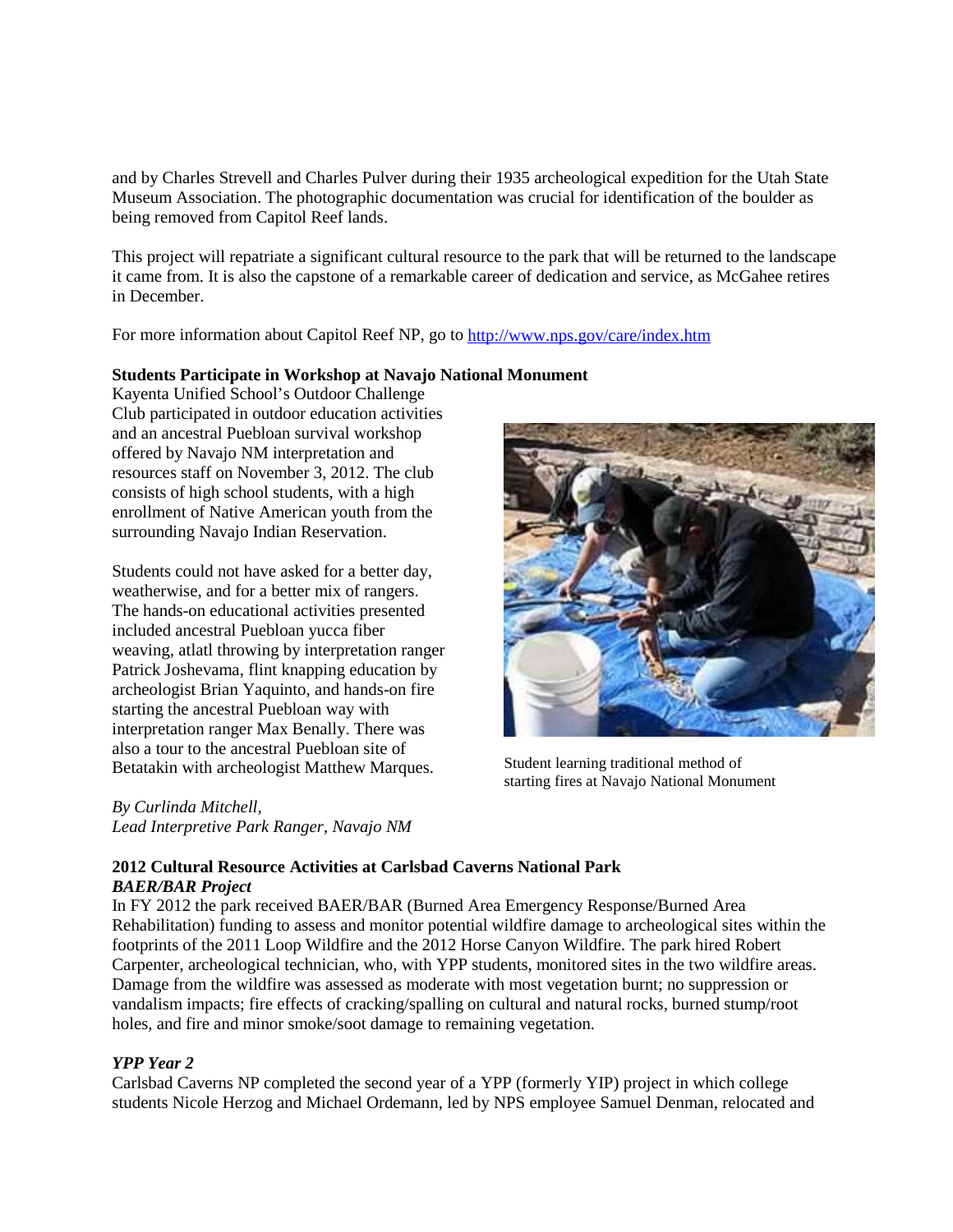documented archeological sites in the park. This past summer provided experience in NPS archeological procedures and gave interns a broad overview of NPS cultural resource management and skills in field archeology. The students received instruction in safety, use of GPS units, conducted archeological surveys of major park projects, assessed wildfire-affected sites, photo-recorded National Register District sites, assisted in the annual museum inventory, assisted in a BAER damage assessment project, updated site files, and conducted research on projectile point typology and chert sources for a park Cultural Resource Management Plan. The students also received training from the biology and cave resources specialists and observed bat flights and the more rarely seen javelinas, deer, rattlesnakes, and a mountain lion.

# *Loop Fire Cultural Resources Report Available*

On June 13-15, 2011, the Loop Fire burned 8,261 acres within the boundaries of Carlsbad Caverns NP. Survey was conducted in compliance with the BAER team led by Richard Gatewood from June 27 – July 21, 2011. Based upon the known boundary of the fire, 115 archeological sites were found to have the potential for damage from this event. Cultural resources staff completed the report on the *2011 Burned Area Emergency Response (Baer) Assessment of Archaeological Sites in Walnut Canyon, Carlsbad Caverns National Park* by Robert Z. Selden Jr., Leigh A. R. Cominiello, and Joel P. Lennen. 82 pp, 51 figures; 6 tables, maps, bibliography. Available in pdf from David Kayser at (575) 234-6717.

# *Rock Art Management Plan*

NPS archeologist Andrew Veech completed the Carlsbad Caverns National NP Art Management Plan to be part of the Carlsbad Cavern NP Cultural Resource Management Plan.



## **New NPS Website Provides Information for Native Americans**

The NPS has announced the launch of a website to connect Native Americans with NPS cultural resources programs. *Connecting with Native Americans* brings together information about programs and policies that affect Native Americans and the NPS. The website contains information about cultural resources programs in the Washington Office and will expand to include information from NPS regional offices and parks. Included on the website are "Quick Guides for Preserving Native American Cultural Resources" that provide information on the National Historic Preservation Act and associated laws and programs to assist in the protection and preservation of tribal historic places and cultural traditions.

To visit the website, go to [www.nps.gov/tribes.](http://www.nps.gov/tribes) For further information or to provide feedback, contact Ronnie Emery or Rachel Brown at (202) 354-6965.

*By Ronnie Emery NPS American Indian Liaison Office*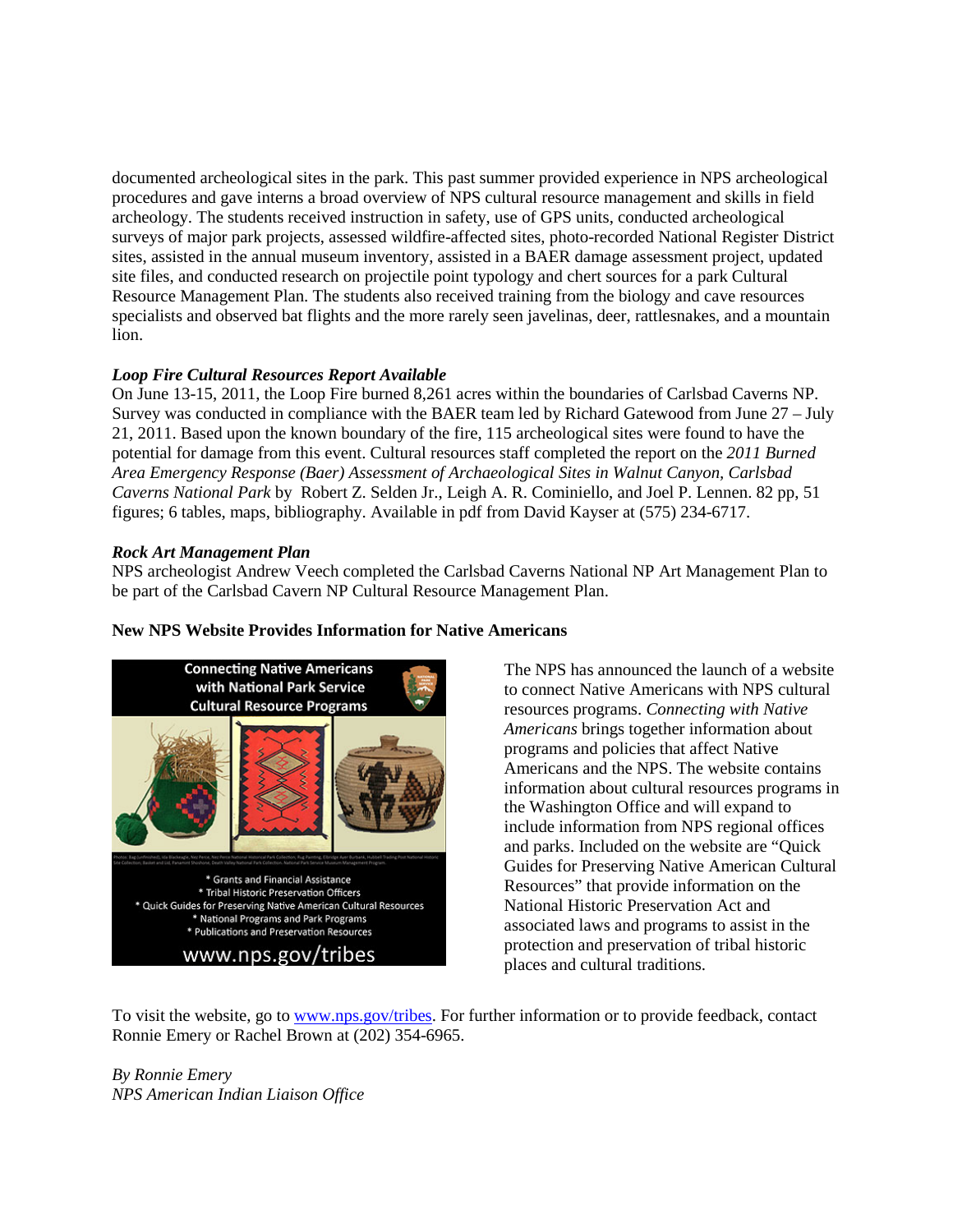## **Hands-on Archeology Programs at Dayton Aviation Heritage National Historical Park**

"Digging into History" at Dayton Aviation Heritage NHP offers an opportunity for Title 1 students in grades 4-6 and their teachers to get out of the classroom and into the outdoors, whether throwing an atlatl, making a pinch pot or uncovering a mock excavation pit. One of the goals of the project is to instill in students the need for historic and prehistoric preservation and an appreciation of the fragility of the archaeological record and to make them aware of their own roles as potential stewards of the past.

The program incorporates math, science, social studies, art, and language arts standards while generating a special kind of excitement as students work in teams honing their motor skills and social skills. Dayton Aviation Heritage NHP, a 2012 America's Best Idea grant recipient, will continue the hands-on archaeology programs in the spring.

*By Judi Hart, Educational Specialist Dayton Aviation Heritage NHP* 



Fourth grade students learn hands-on archeology at Dayton Aviation Heritage NHP

## **Man Punished for Removing Human Remains from Wilson's Creek National Battlefield**

Coy Matthew Hamilton has admitted to removing human remains from the Wilson's Creek NB. Hamilton admitted that on February 27, 2011, he found the human remains while canoeing through the national battlefield, looking for archeological artifacts. Recent heavy rains had eroded parts of the riverbank, and Hamilton saw a bone sticking out of an eroded embankment by the creek and dug into the embankment, removing additional bones. Through an intermediary, Hamilton turned the bones in to the NPS. He was identified during the ensuing investigation.

In April 2011, Caven Clark, NPS cultural resource management specialist, performed an emergency restoration and repair of the excavation site. Clark determined that the remains belonged to a person at least 20 years old at the time of death. Gender could not be determined. Eight handmade, machine-tooled, bone buttons were also. These buttons were manufactured between 1800 and 1865. The buttons are consistent with buttons used during the Civil War. The buttons appear to be attachments for instep tabs typically used by mounted troops during that period.

The date of the Civil War battle at Wilson's Creek was August 10, 1861. The remains were found in an area of intensive fighting. Mounted, infantry, and artillery units were in and near the vicinity of the human remains. The shallow grave suggested an expedient but respectful interment. Differential disposal of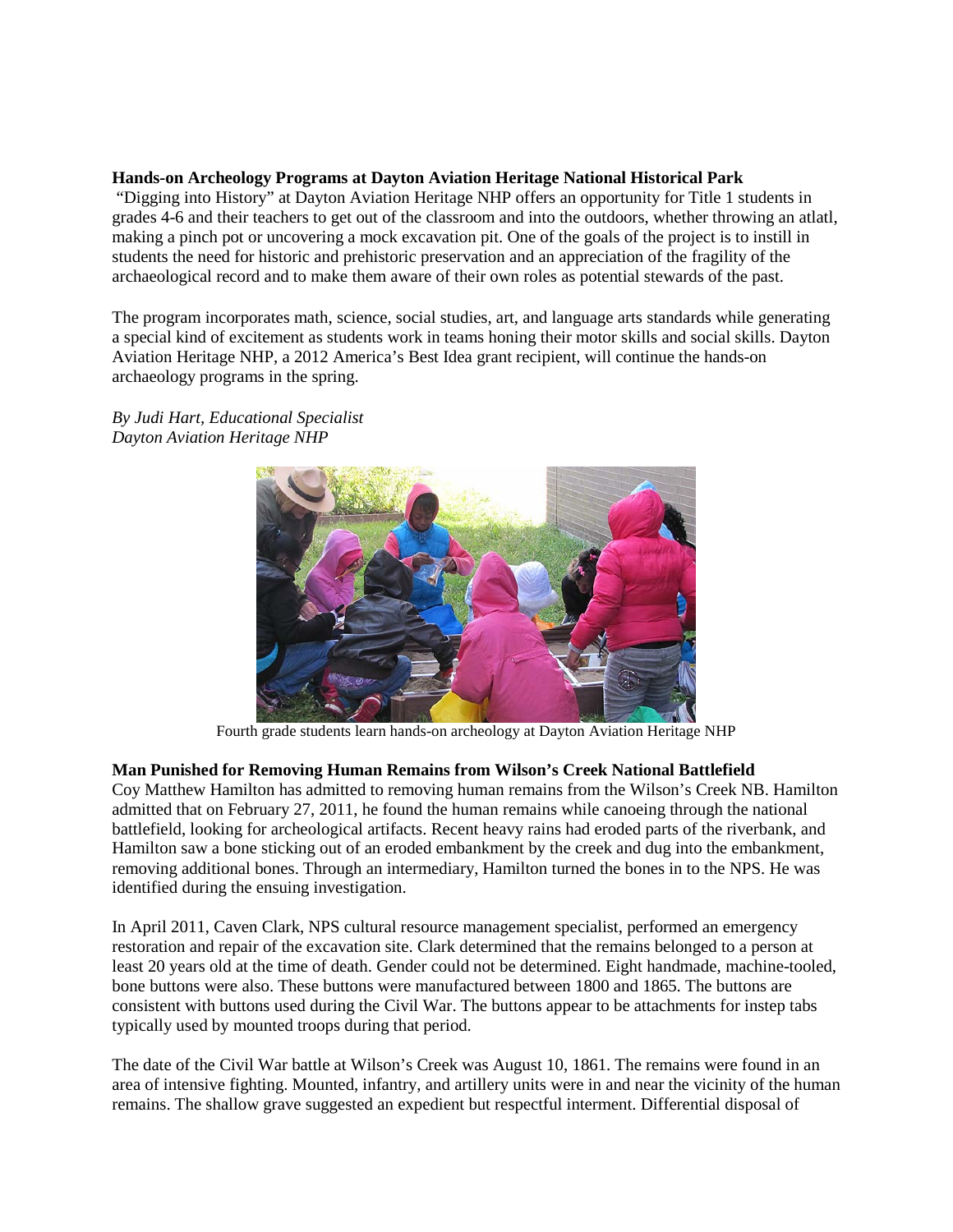Union and Confederate dead following the battle suggests that this individual was part of the Confederate forces killed during the battle, and quickly buried thereafter.

Hamilton signed a pretrial diversion agreement with the U.S. Attorney's Office, in which he admitted that he disturbed an archeological site and removed human remains from Federal lands. This conduct could have been prosecuted as a violation of the Archaeological Resources Protection Act (ARPA). Under ARPA, Hamilton could have been sentenced for up to two years in prison, and a fine of up to \$20,000. Hamilton agreed to pay \$5,351 in restitution, which reimburses the government's costs of restoration and repair of the site. Additionally, Hamilton will perform 60 hours of community service under the supervision of the NPS.

The Federal pretrial diversion program is an alternative to prosecution which seeks to divert certain offenders from traditional criminal justice processing into a program of supervision and services administered by the U.S. Probation Service. In the majority of cases, offenders are diverted at the precharge stage. Participants who successfully complete the program will not be charged or, if charged, will have the charges against them dismissed; unsuccessful participants are returned for prosecution.

### **Chief Archeologist of Albanian National Park visits Fort Stanwix National Monument**

Dhimitër Çondi, Chief Archeologist of Butrint National Park in Albania, recently visited Fort Stanwix NM to learn more about the NPS protocols for the storage and preservation of archeological collections. Staff in the Division of Cultural Resources showed him historic, ethnographic, and archeological artifacts in the Marinus Willett Collection Management and Education Center. The staff also discussed environmental controls, pest control measures, and similarities of the NHPA Section 106 compliance process with those carried out at Butrint National Park.

Assisted by Tom Crist of Utica College, this is the second time the park has hosted a visiting archeologist from Butrint National Park. Butrint National Park was recognized as a World Heritage Site by UNESCO in 1992 and established as an Albanian National Park in 2000. The historic city of Butrint served as an international hub for centuries to Venetians, Romans, Greeks, Turks, and the French creating a complex and diverse record of the past.

For more information about Fort Stanwix NM, go to [www.nps.gov/fost.](http://www.nps.gov/fost)

*From story by [Amy Roache-Fedchenko](mailto:amy_roache-fedchenko@nps.gov)*



Amy Roache-Fedchenko shows some of the archeological collection at Fort Stanwix NM to Dhimitër Çondi.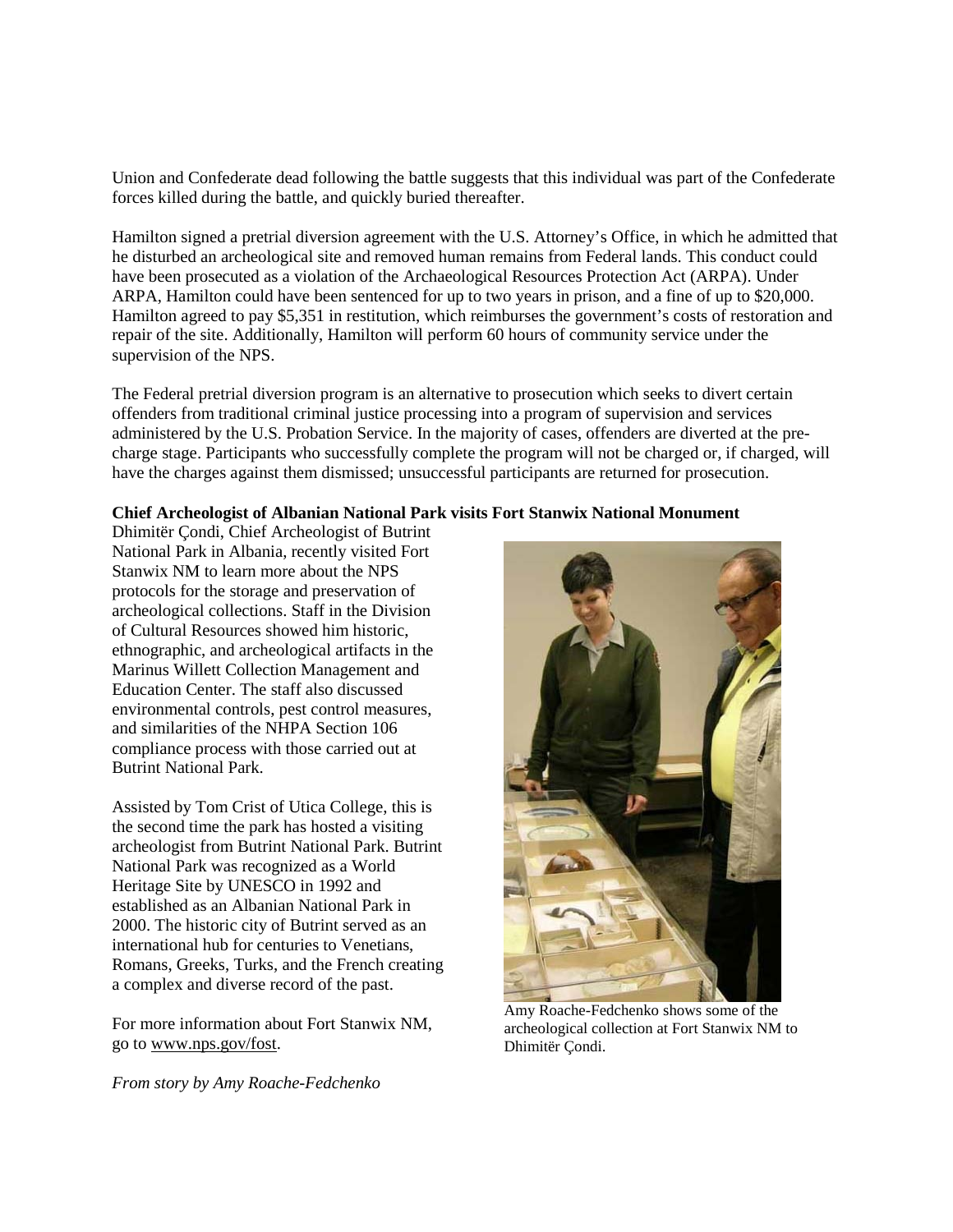## **NPS Park NAGPRA Workshop in Southeast Region Open for Registration**

The NPS Park NAGPRA program is offering a training session in the Southeast Region about the Native American Graves Protection and Repatriation Act (NAGPRA). The session will take place on January 29- 30, 2013, at Castillo de San Marcos National Monument (CASA) in St. Augustine, FL. Park superintendents and resource managers as well as archeologists, curators, and other staff with NAGPRA duties are invited to attend. The training will provide a comprehensive overview of NAGPRA and prepare participants to respond to inadvertent discoveries and plan for intentional excavations as prescribed by the law. Issues of special concern to the Southeast Region will also be addressed. Other topics covered will include dealing with cultural items subject to NAGPRA in collections, evaluating repatriation requests, complying with the new culturally unidentifiable rule, consultation, disputes, and reburial on park lands. An optional tour of CASA will be offered on the afternoon of the second day.

There are no fees or tuition for the training session. To register, log in to DOILearn and search for *NAGPRA in the Parks* (Course Code=NPS-CRS3401). The deadline for registration is January 15, 2013. For more information, contact Mary S. Carroll at 303-969-2300.

#### **National Park Service's 2013 Archeological Prospection Workshop**

The NPS 2013 workshop on archeological prospection techniques, "Current Archeological Prospection Advances for Non-Destructive Investigations in the 21<sup>st</sup> Century" will be held May 13-17 at the Cedar Point Biological Station near Ogallala, Nebraska. This will be the twenty-second year of the workshop dedicated to the use of geophysical, aerial photography, and other remote sensing methods as they apply to the identification, evaluation, conservation, and protection of archaeological resources across this Nation. The workshop will present lectures on the theory of operation, methodology, processing, and interpretation with on-hands use of the equipment in the field. The field exercises will take place at Alkali Station near Paxton, Nebraska. Alkali Station was a major trail facility used by travelers on the Oregon and California trails, the Pony Express, the transcontinental telegraph, and the frontier army.

Co-sponsors for the workshop include the NPS Midwest Archeological Center, the Lute Family, and the University of Nebraska's Cedar Point Biological Station. There is a registration charge of \$475.00. Lodging will be at the Cedar Point Biological Station.

For further information, contact Steven L. DeVore, Archeologist, NPS, Midwest Archeological Center, Federal Building, Room 474, 100 Centennial Mall North, Lincoln, Nebraska 68508-3873: tel: (402) 437- 5392, ext. 141; fax: (402) 437-5098. Application forms are available on the NPS Midwest Archeological Center website at [http://www.nps.gov/mwac/.](http://www.cr.nps.gov/mwac/)

**Projects in Parks:** is taking a break this month.

*Projects in Parks* is a feature of the *Archeology E-Gram* that informs others about archeology-related projects in national parks. The full reports are available on the *Projects in Parks* web page <http://www.nps.gov/archeology/sites/npSites/index.htm> or through individual issues of the *Archeology E-Gram*.

*Archeology E-Gram*, distributed via e-mail, includes announcements about news, new publications, training opportunities, national and regional meetings, and other important goings-on related to public archeology in the NPS and other public agencies. Recipients are encouraged to forward *Archeology E-*